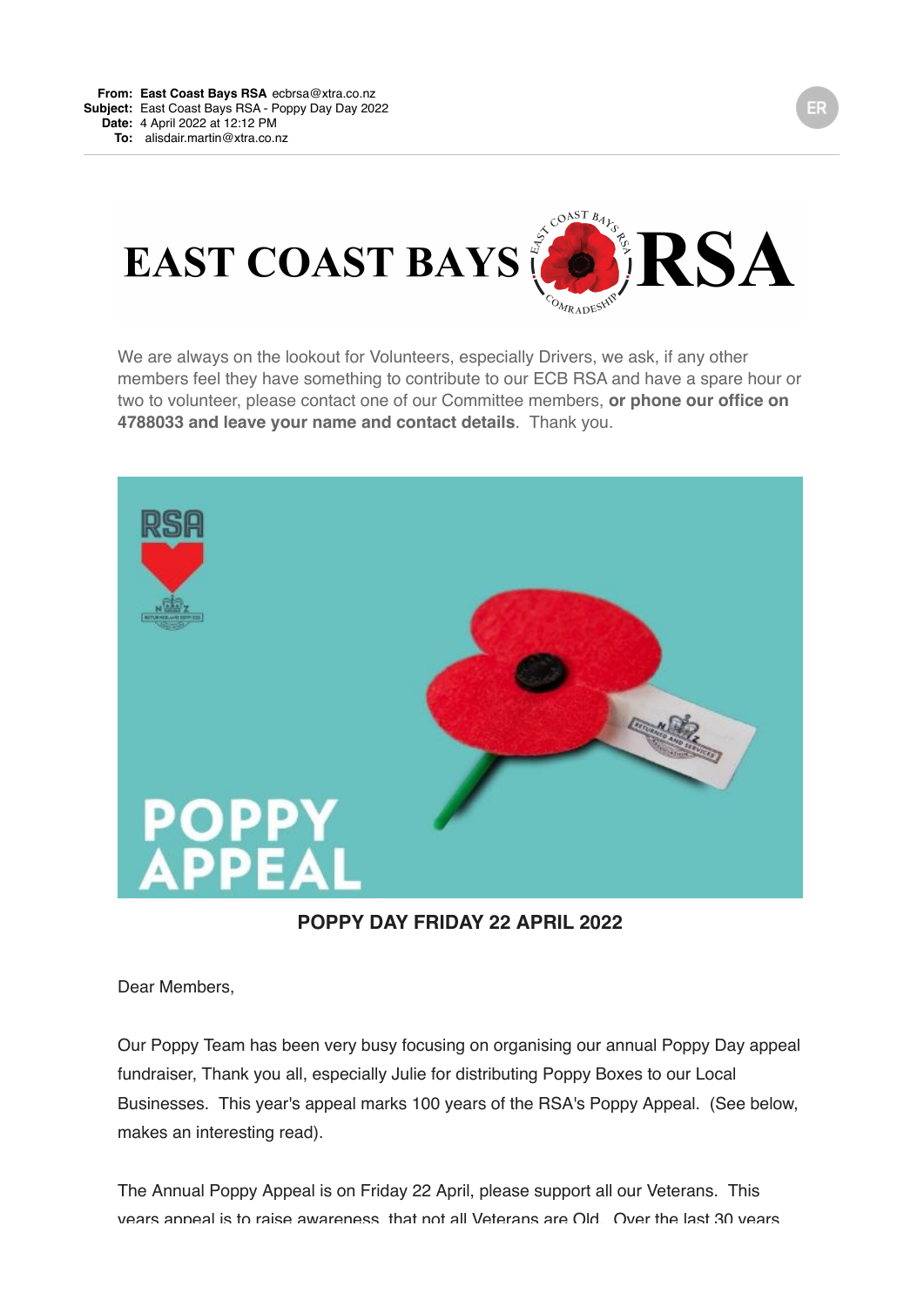years appeal is to raise awareness, that not all Veterans are Old. Over the last 30 years, there are more than 30,000 Veterans under the age of 50 in New Zealand serving in areas, such as Africa, Bosnia, Timor, Afghanistan and Iraq.

This year hopefully will be a big year for the ECB RSA, because the last two years have been hampered by Covid. Please members, I do urge you all to support us during the Poppy Day appeal fundraiser, every dollar does count. If you would like to be part of the Poppy Fundraising Team this year, please call the Office on 4788033.

This year, we have 3 other ways to donate as well as our Poppy Day Boxes, that you will see on your travel. (See at the end of this email)

April 1st – Poppy Boxes distributed throughout the ECB area to businesses. April 22th – April 24th Poppy appeal for the general public. All volunteers will be out and about in the ECB area selling Poppies. April 25th - ANZAC Day 2022.

Once again, I thank you for your time and support and let's make the 2022 Poppy Day appeal fundraiser the best yet.

**Kind Regards Executive Committee**

**Welfare Matters - Please call Andy Peters - 021 064 5562** Please like us on on Facebook page (link below)



# **REMEMBER TO CARE**

To Support East Coast Bays RSA **TFXT** ECBRSA to 4622 For a \$3 Donation Thank you for your support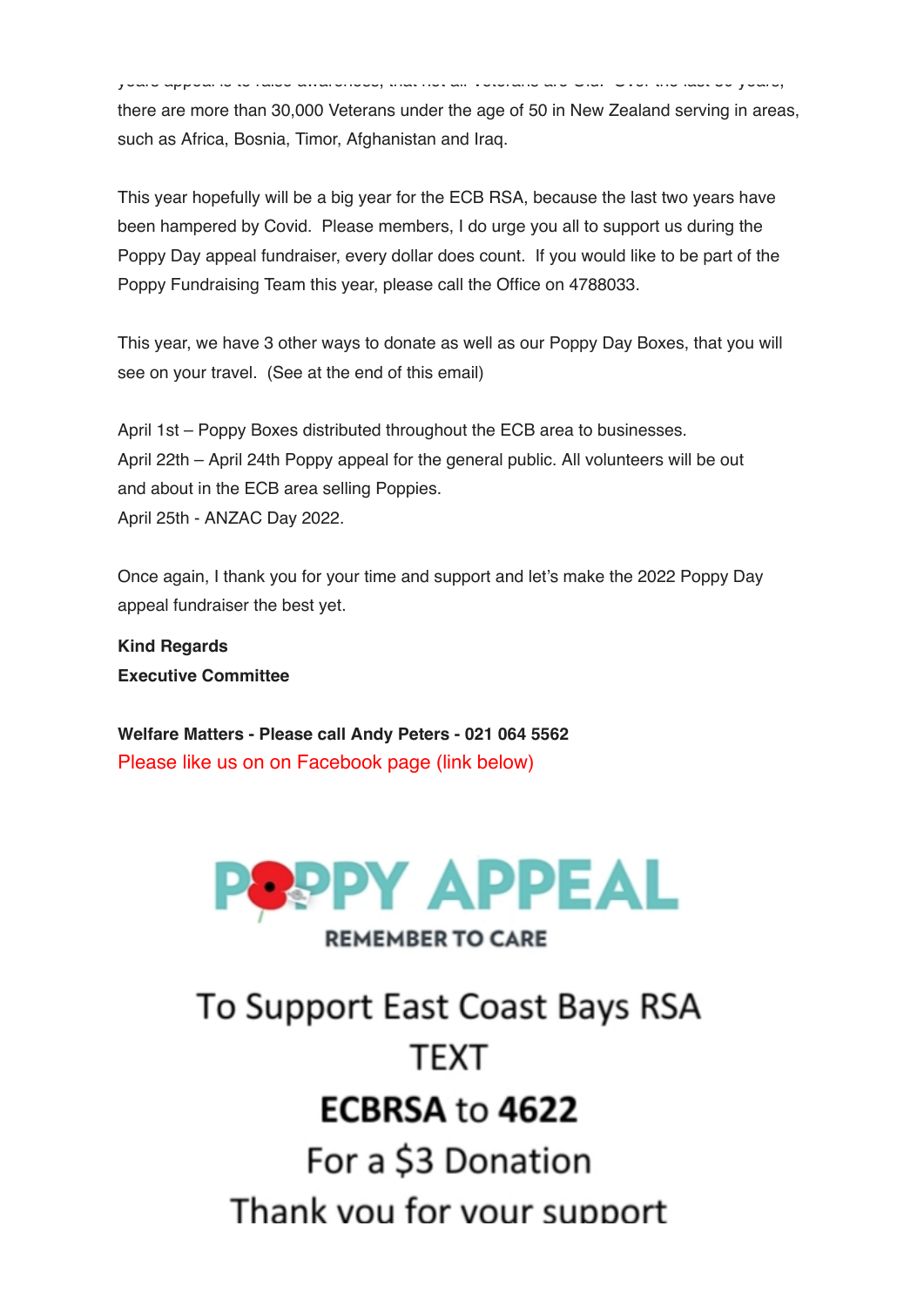

### **ECB RSA QR CODE**

Using a QR & Bar Code scanner (not the Covid one) on your Mobile Phone, Scan the following QR Code to Donate to ECB RSA - Thank You



#### **INTERNET BANKING**

East Coast Bays RSA Welfare Trust Fund 01-0121-0162997-03 Reference: Poppy Appeal Thank You

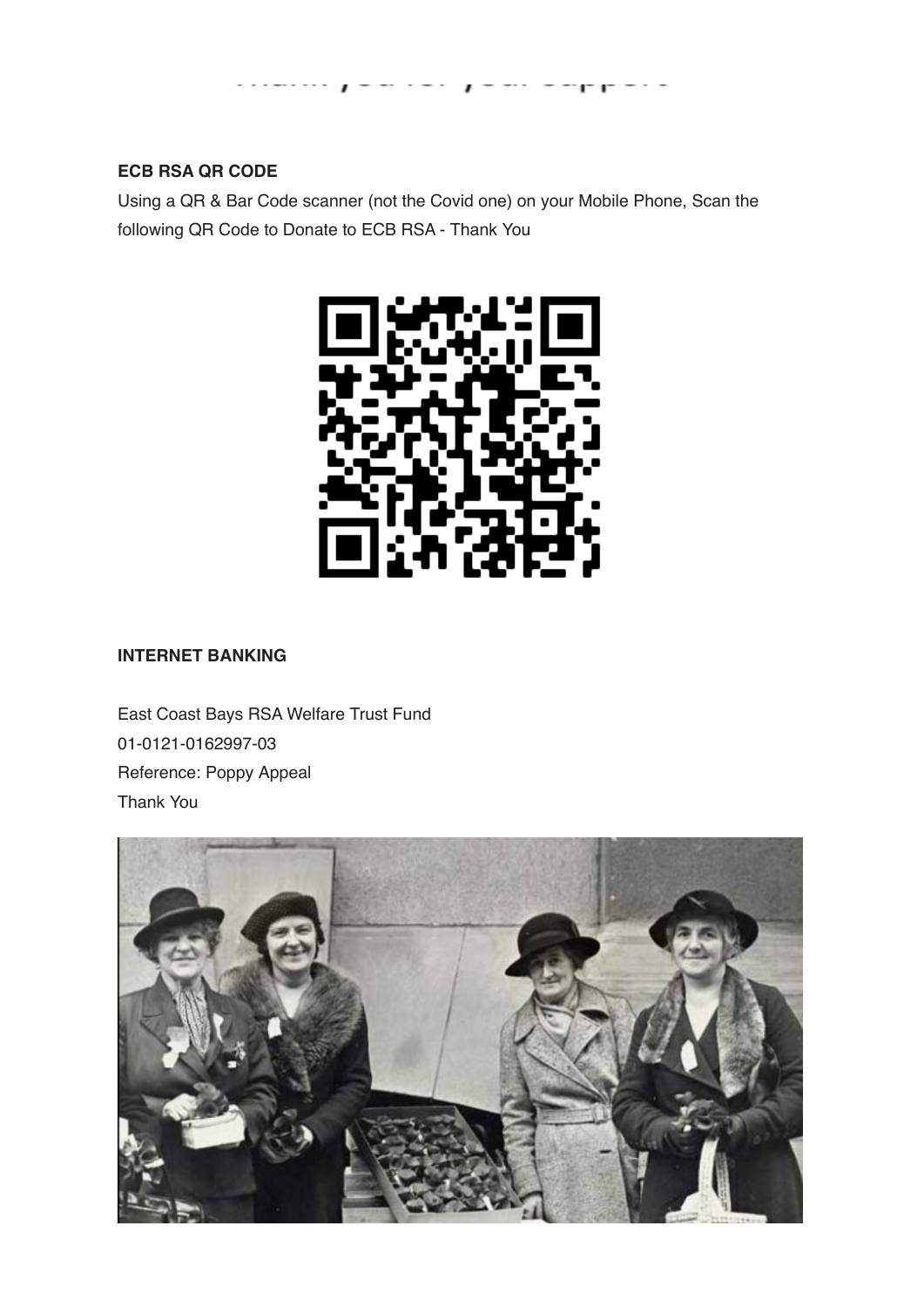

**Selling poppies, 1940 (Alexander Turnbull Library, EP-Days of Commemoration-ANZAC Day-05)**

## **New Zealand's first Poppy Day - 24 April 1922**

A total of 245,059 small poppies and 15,157 larger versions were sold, earning £13,166 (equivalent to \$1.34 million in 2020). Of that amount, £3695 (\$376,000) was sent to help war-ravaged areas of northern France; the remainder went to unemployed New Zealand returned soldiers and their families.

The idea of selling artificial poppies to raise funds for veterans' organisations was conceived by a French woman, Madame E. Guerin. Her plan was to have widows and orphans in northern France manufacture artificial poppies that could be sold to benefit veterans and destitute children.

After Colonel Alfred S. Moffatt took the idea to the New Zealand Returned Soldiers' Association in September 1921, an order for 350,000 small and 16,000 large silk poppies was placed with Madame Guerin's French Children's League.

Unlike the practice in other countries, the NZRSA did not hold its inaugural Poppy Appeal in association with Armistice Day (11 November). The shipment arrived too late for Poppy Day to be properly promoted prior to Armistice Day, so the NZRSA decided to hold it on the day before Anzac Day 1922.

The first Poppy Day was a 'brilliant success'. The annual Poppy Day Appeal – now usually held on the Friday before Anzac Day – has become the NZRSA's primary means of raising funds for the welfare of returned service personnel and their dependants.

Thank you to NZ Online History for this information. [http://nzhistory.govt.nz/new-zealands-first-poppy-day-held](https://ecbrsa.us8.list-manage.com/track/click?u=f551b690c55e92f47bb75497e&id=14f71b395b&e=f58be775b5)

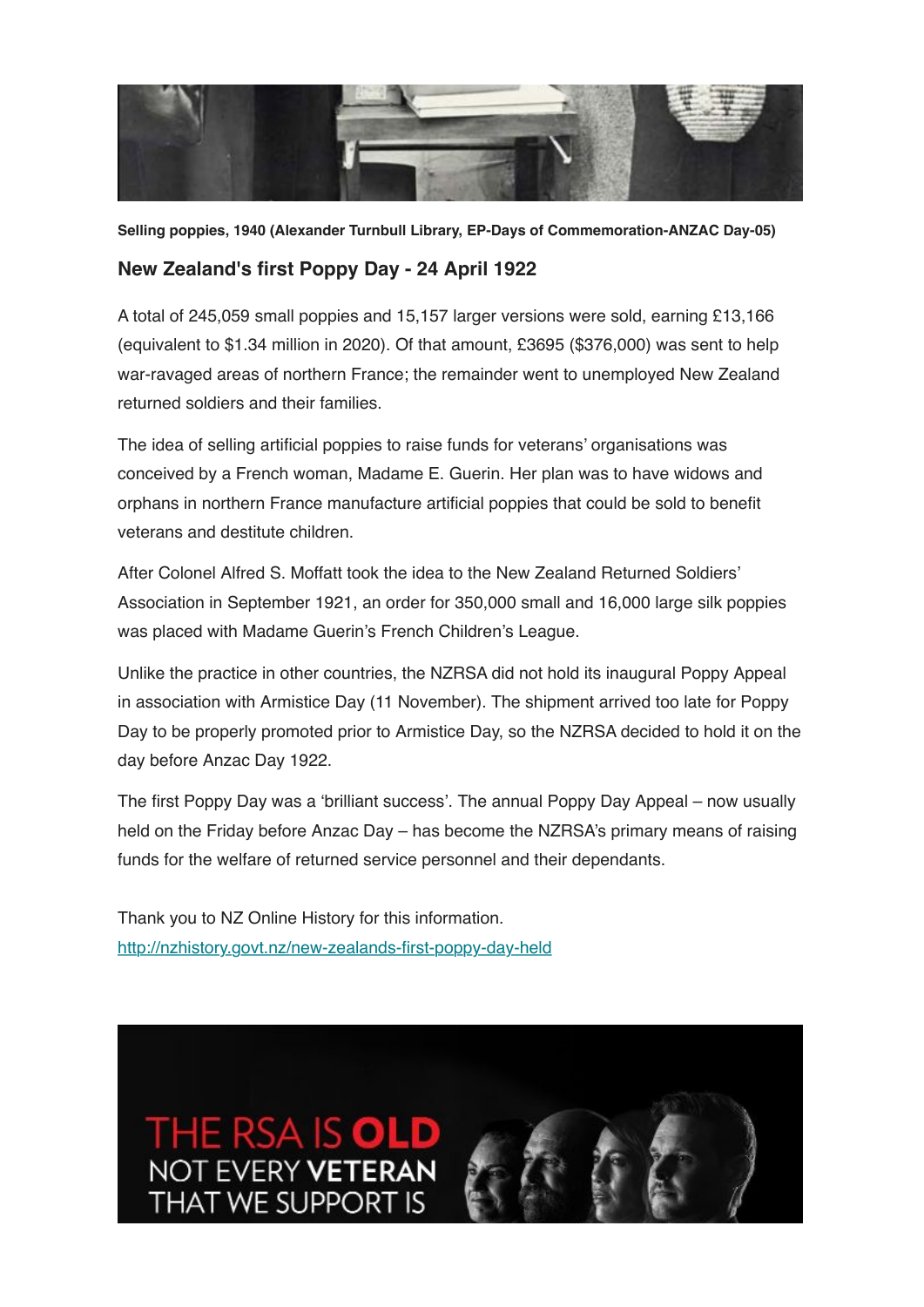



Please text **ECBRSA to 4622** or 00644622 outside of NZ for a **\$3 donation** for the **East Coast Bays 2022 Welfare Fund**. This is to support all of our current and ex-service personnel and their Families, and is available to donate to all year round. Thank you.

We are also always on the lookout for any news from our Members, please contact the office on 478-8033.

> Like and Share our New Facebook Page. Click on the link below. Thank You



*Copyright © 2022 East Coast Bays RSA, All rights reserved.* Member

> **Our mailing address is:** East Coast Bays RSA P O Box 35014 Browns Bay Auckland, 0630 New Zealand